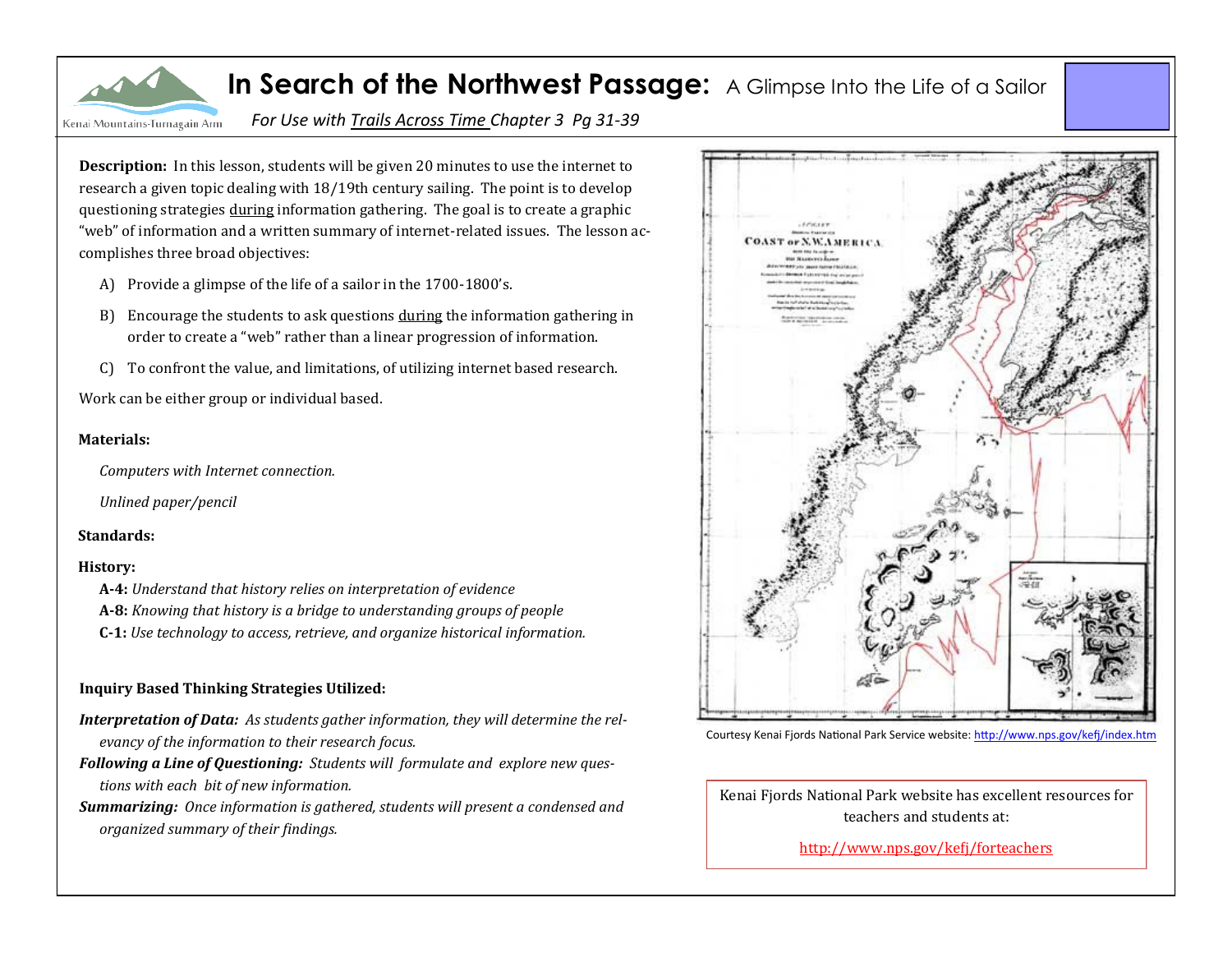

In addition, since this lesson uses the internet as the "interviewee" it is likely that students will encounter some of the shortcomings and pitfalls of using the "web." They may find information that is inaccurate or contradictory. It's a good time to remind students that the web may be fast and easy, but reliability is not always the internet's best attribute. Primary sources (although not infallible, quick, nor easy) are still the researcher's best friend.

#### **Procedure:**

**1) Set the Stage:** *(To the Students)* History text books often provide broad brush strokes to describe events: *In 1778 Captain Cook reached what is know known as Cook Inlet; Bering launched his second expedition into the Gulf of Alaska in 1741; The French explorer, de Galaup, set out to report on Spanish and Russian activities along the coastline of Alaska.* These broad statements document the period of exploration and exploitation of the Alaska coastline. However, within the depths of these facts lay the realities of the sailor aboard these vessels. Prior to the advent of the steam ship, the life of a seaman could not have been easy. Life aboard a sailing vessel had to be physically and mentally taxing. Life (and survival) aboard a sailing ship was dictated by the winds and the seas. There must

have been long periods of boredom punctuated by moments (days?) of sheer terror. Provisions were at times scant, disease was common, laws were strict, punishment severe. The broad statements in the texts do little to provide the context of maritime exploration of Alaska in the 18th and 19th century.

This lesson, though generic to the 18th and 19th century sailor, has many applications to the student conducting research into the Kenai Corridor. First, this lesson will provide small vignettes— windows— into the life aboard a sailing ship that may have plied the Alaskan waters. But more importantly, it requires the student to look beyond an information stream that is linear into one that, as a web, can unpredictably go in any number of directions. The trick is to not be prejudged toward the information one expects to find but to "listen" to the information that is uncovered and to "ask" questions that further expands understanding (even if it is in a totally unexpected direction.)

Lastly, this lesson utilizes the internet as the source of information. Although the "web" can be a good source for information, this lesson will help tap into the strengths of the world wide web while illuminating deficiencies.

2) **Describe the Task:** Explain to the students that they will be working (in groups?) at a computer station. They will be given a word or phrase. Their task is to research how this topic is related to sailing (particularly in the 18/19th century).

As new information is learned, students should ask questions about this new information. (A search site such as ask.com is handy for this type of internet questioning.) You will know if you are creating a "web" of information if you end up visiting many sites and not relying on one or two.

Time is short (20 minutes?) therefore diligence and focus will be necessary.

3) **Give it a try:** If necessary provide students with a "trial project." The next two pages demonstrate what a web researching "Knots— Velocity" might resemble.

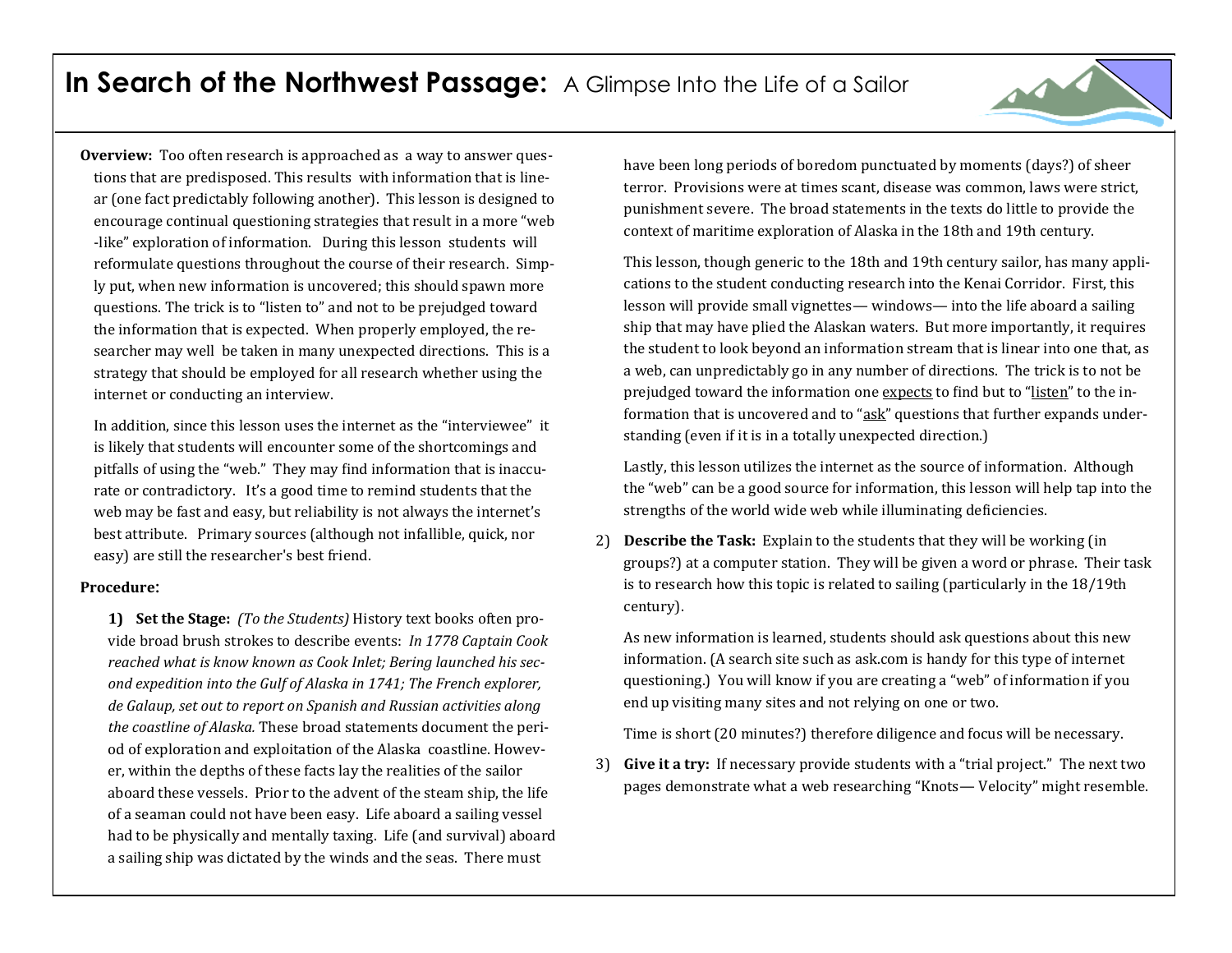

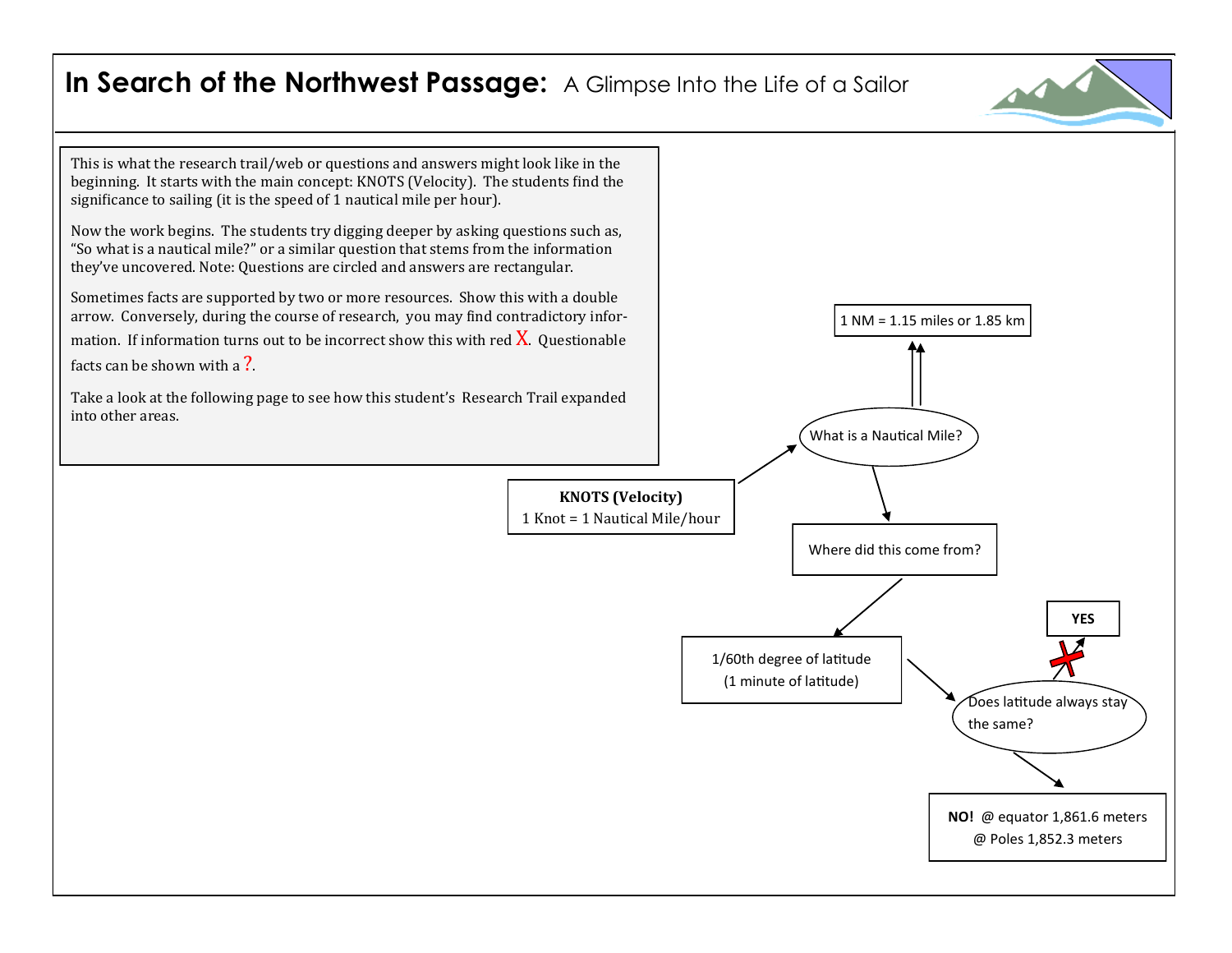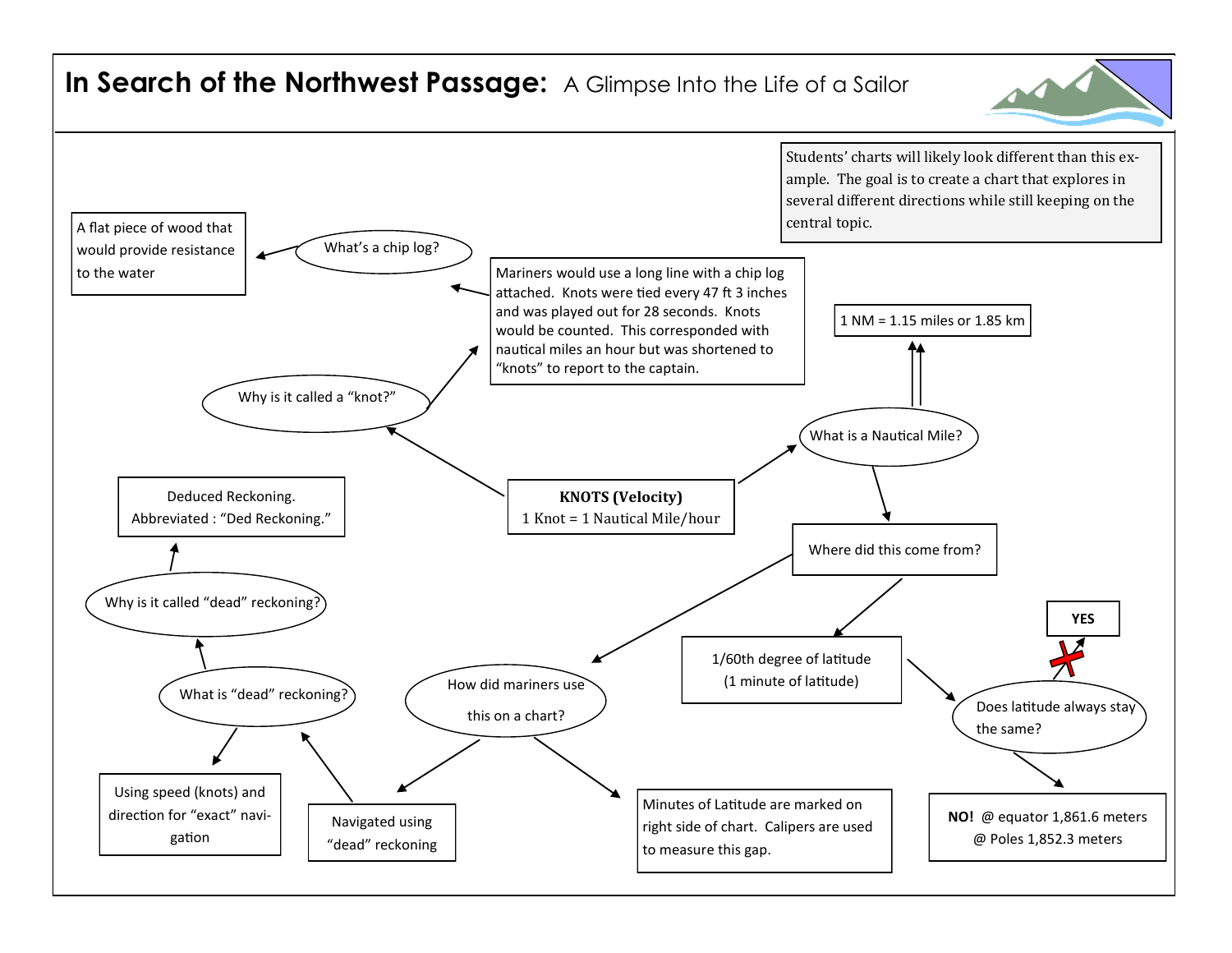| In Search of the Northwest Passage: A Glimpse Into the Life of a Sailor                                                                                                                                                                                     |                                                                       |                                                        |                                                                                                                                                                                                                                                           |  |  |  |
|-------------------------------------------------------------------------------------------------------------------------------------------------------------------------------------------------------------------------------------------------------------|-----------------------------------------------------------------------|--------------------------------------------------------|-----------------------------------------------------------------------------------------------------------------------------------------------------------------------------------------------------------------------------------------------------------|--|--|--|
| Now it's time to try out this technique. Here are some suggested topics and the core points that students should be able to discover. The key behind a successful<br>4)<br>topic is one that has a compelling story and can spawn many divergent questions. |                                                                       |                                                        |                                                                                                                                                                                                                                                           |  |  |  |
| <b>Examples of Sailor</b><br><b>Topics</b>                                                                                                                                                                                                                  | <b>Basic</b>                                                          | <b>Possible Questions</b>                              | <b>Possible Details</b>                                                                                                                                                                                                                                   |  |  |  |
| <b>Pigs and Chickens</b>                                                                                                                                                                                                                                    | Sailors would tatoo pigs and<br>chickens onto their feet or<br>calves | Why did sailors have pigs and chicken<br>specifically? | < Pigs and chickens were kept on the top deck in wooden crates.<br>If a ship went down, these would float away sometimes making<br>it to shore. If was believed that tatooing these figures on their<br>feet or legs would keep the sailor from drowning. |  |  |  |
|                                                                                                                                                                                                                                                             |                                                                       | What other tatoos were common to<br>sailors?           | < Lighthouse- Guide Sailors Home. Turtle - For crossing equator.<br>Dragon: Crossing Dateline. Note: Various sources have con-<br>flicting information.                                                                                                   |  |  |  |
|                                                                                                                                                                                                                                                             |                                                                       | Why is tatooing part of the sailor cul-<br>ture?       | Sailors were illiterate. They would tatoo images to tell the story<br>of places they had been. Many cultures of the world utilize ta-<br>tooing. Sailors would learn and utilize different techniques en-<br>countered during their travels.              |  |  |  |
|                                                                                                                                                                                                                                                             |                                                                       |                                                        |                                                                                                                                                                                                                                                           |  |  |  |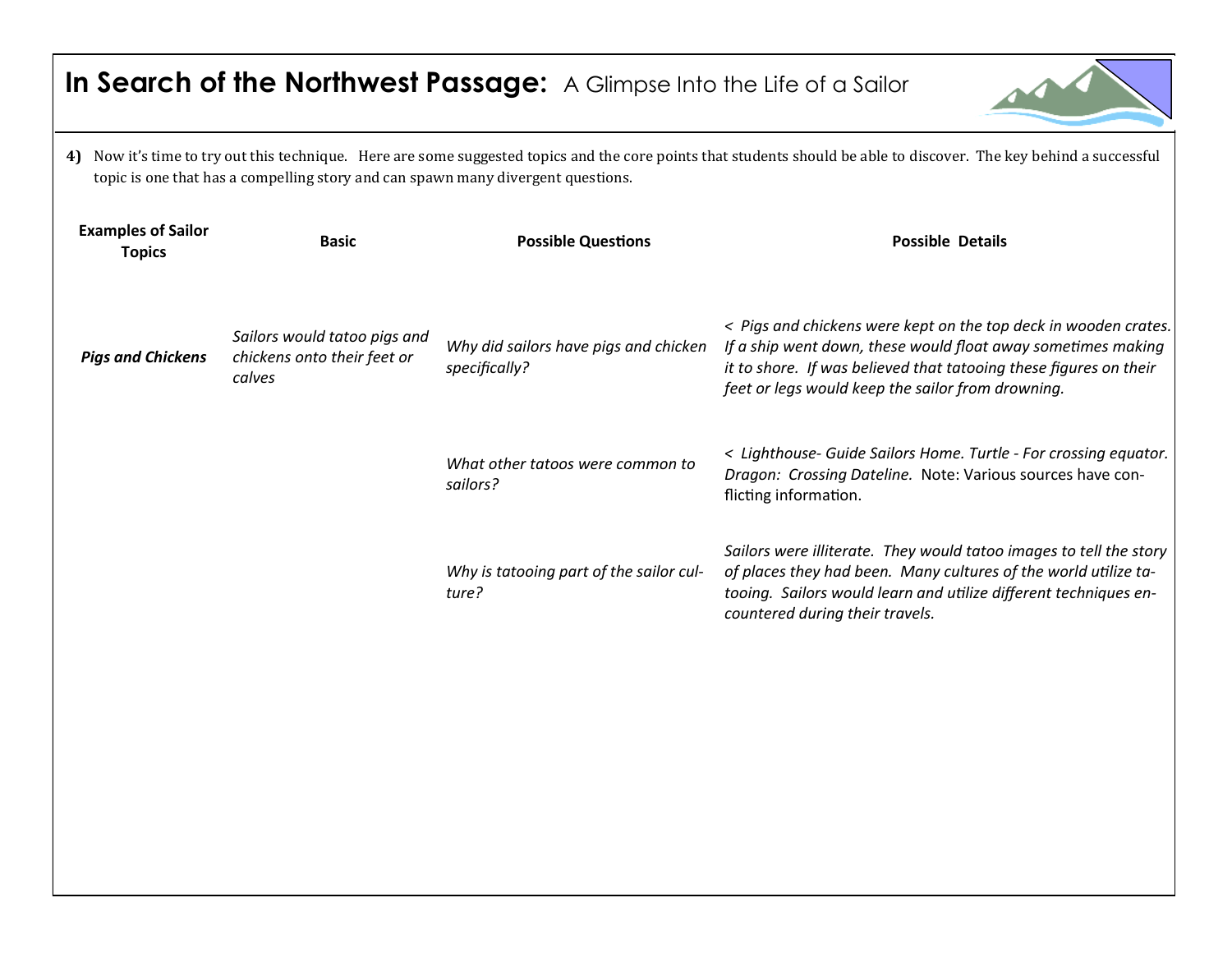

| <b>Shanghaied</b> | Being impressed unwittingly<br>a ship         | (kidnapped) into service upon Where did the expression come from? | It was a a common practice to force sailors (sometimes by drug-<br>ging them) onto ships bound for foreign ports. Once a ship left<br>shore, the sailors could not escape. The act of kidnapping was<br>known as crimping. On the West Coast this gained the name<br>"Shanghaied" since many of the ships sailed to Oriental ports.                                                                                                        |
|-------------------|-----------------------------------------------|-------------------------------------------------------------------|--------------------------------------------------------------------------------------------------------------------------------------------------------------------------------------------------------------------------------------------------------------------------------------------------------------------------------------------------------------------------------------------------------------------------------------------|
|                   |                                               | Where was this a common practice?                                 | This was a common practice around major ports. In regards to<br>the Western US, Portland, Seattle, San Francisco were major<br>conduits for this practice. So common was this practice that the<br>city of Portland had a intricate series of tunnels under the city to<br>support the impressment industry.                                                                                                                               |
|                   |                                               | How were sailors protected?                                       | Bethels were established. These were identified with a special<br>flag. Often times these were religiously affiliated.                                                                                                                                                                                                                                                                                                                     |
|                   |                                               | Was this practice only a private ven-<br>ture?                    | No, the military used this as well. In fact, the British practice of<br>impressment was one of the causes of the War of 1812.                                                                                                                                                                                                                                                                                                              |
|                   |                                               | How did the practice end?                                         | With the advent of steam ships this practice was no longer lucra-<br>tive. Steamships needed fewer hands and could fill their needs<br>without force.                                                                                                                                                                                                                                                                                      |
| Limey             | A term referring to British<br><b>Sailors</b> | Why were the "Brits" called this?                                 | This was started because the British would carry citrus fruits on<br>board the ships to discourage scurvy.                                                                                                                                                                                                                                                                                                                                 |
|                   |                                               | When did this practice start?                                     | Captain Cook was the first on who experimented with and insist-<br>ed on all men eating daily portions of food he felt would prevent<br>scurvy. At first he refused to let the men eat fatty meat then<br>tried various foods including sauerkraut, picked celery, and car-<br>rot marmalade. On his 2nd voyage each man was forced to eat<br>20 lbs. of onions the first week then 10 lbs. thereafter. Those<br>who refused were flogged. |
|                   |                                               | What causes scurvy?                                               | A lack of vitamin C which is needed for the synthesis of collagen.                                                                                                                                                                                                                                                                                                                                                                         |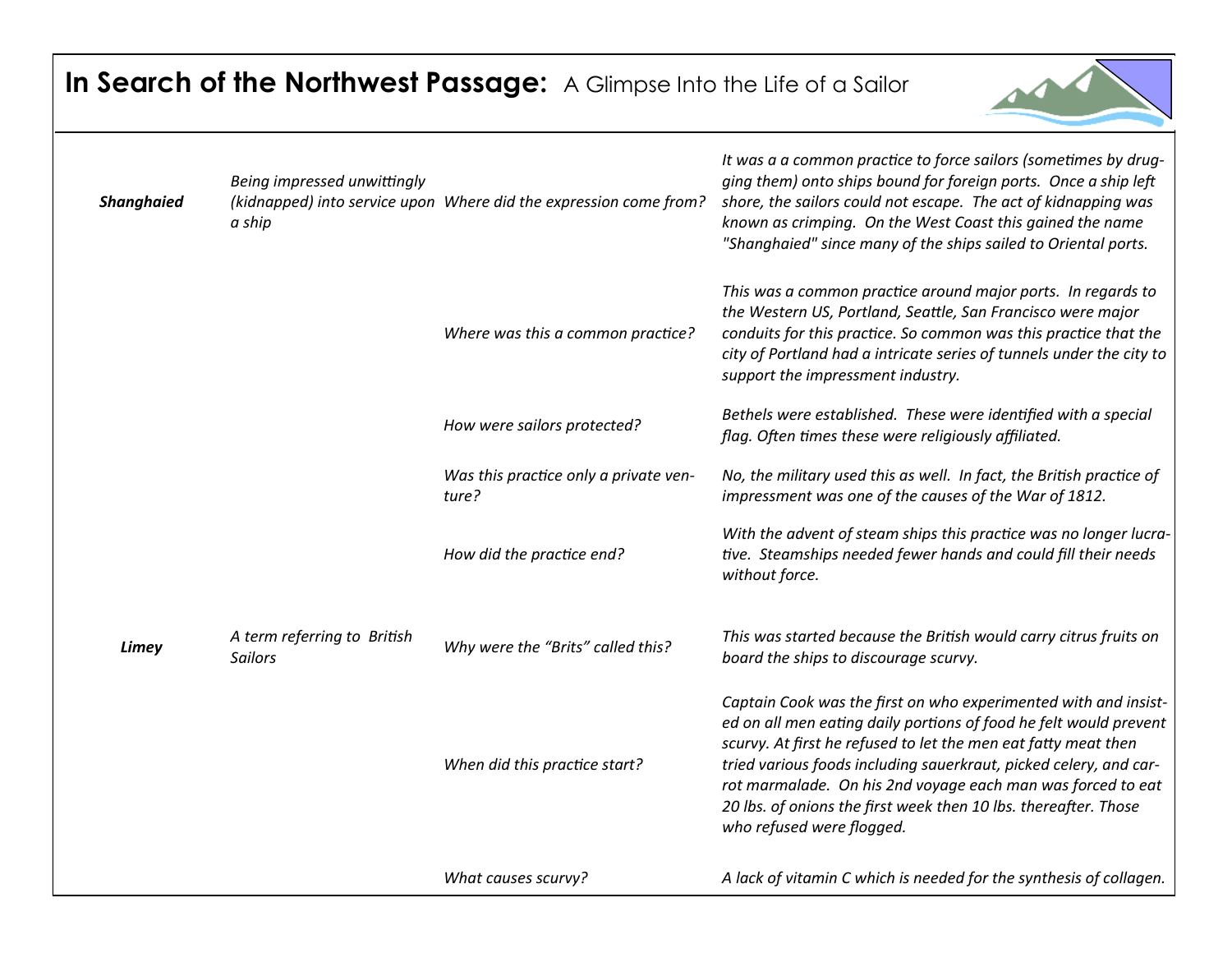| In Search of the Northwest Passage: A Glimpse Into the Life of a Sailor |  |
|-------------------------------------------------------------------------|--|
|-------------------------------------------------------------------------|--|



| <b>Steorbord</b> | Old English term for<br>"Starboard," the right side of<br>the ship. | What does it mean?                                     | Terms literally means: "Side of ship that is steered from."                                                                                                                                                                                                                                                |
|------------------|---------------------------------------------------------------------|--------------------------------------------------------|------------------------------------------------------------------------------------------------------------------------------------------------------------------------------------------------------------------------------------------------------------------------------------------------------------|
|                  |                                                                     | Where did this term originate?                         | Term descended from Old Norse "styri" (rudder) and the verb<br>"styra" (at helm). Old ships were steered with rudders located<br>on the right stern (since more seamen were right handed.)                                                                                                                 |
|                  |                                                                     | Port is left side of ship where did that<br>come from? | Originally the left side of the ships were call laddebord (the load-<br>ing side) which was typically the side of the ship that would be<br>docked. Sailors were infamous for shortening phrases and this<br>became "Starboard." Mid 1800's this was changed to "port" to<br>end confusion with starboard. |
|                  |                                                                     | How is it used today?                                  | Vessels have green lights on port side, red on starboard. If two<br>vessels are angled toward one another, the vessel seeing the red<br>starboard light must yield to the other vessel.                                                                                                                    |